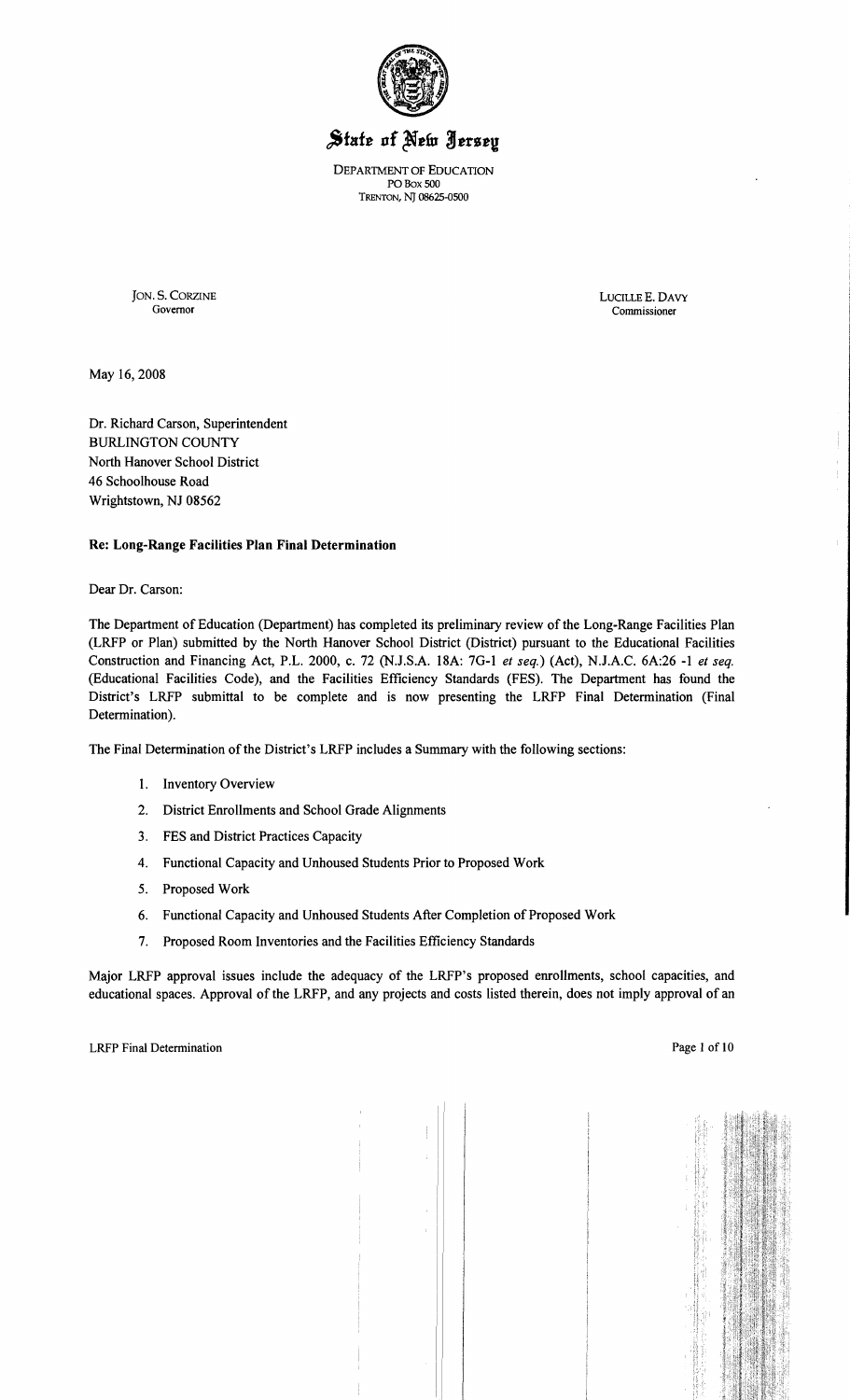individual school facilities project or its corresponding costs and eligibility for State support under the Act. Similarly, approval of the LRFP does not imply approval of portions of the Plan that are inconsistent with the Department's FES and proposed building demolition or replacement. Determination of preliminary eligible costs and final eligible costs will be made at the time of the approval of a particular school facilities project pursuant to NJ.S.A. 18A:7G-5. The District must submit a feasibility study as part of the school facilities project approval process, pursuant to NJ.S.A. 18A:7G-7b, to support proposed building demolition or replacement. The feasibility study should demonstrate that a building might pose a risk to the safety of the occupants after rehabilitation or that rehabilitation is not cost-effective.

Following the approval of the LRFP, the District may submit an amendment to the approved LRFP for Department review. Unless and until an amendment to the LRFP is submitted to and approved by the Commissioner of the Department pursuant to N.J.S.A. 18A:7G-4(c), the approved LRFP shall remain in effect. The District may proceed with the implementation of school facilities projects that are consistent with the approved LRFP whether or not the school facilities project contains square footage that may be ineligible for State support.

We trust that this document will adequately explain the Final Determination and allow the District to move forward with the initiation of projects within its LRFP. Please contact H. Lyle Jones, Regional Director at the Office of School Facilities at (609) 943.5452 with any questions or concerns that you may have.

Sincerely,

Fuille Eday

Lucille E. Davy Commissioner

Enclosure

c: Willa Spicer, Deputy Commissioner John Hart, Chief of Staff Rochelle Hendricks, Assistant Commissioner, Division of District and School Improvement William King, Assistant Commissioner, Division of Field Services Kathryn Forsyth, Director of Public Information Lester W. Richens, Burlington County, Executive County Superintendent Bernard E. Piaia, Director, School Facilities, Office of the Chief of Staff H. Lyle Jones, Regional Director, School Facilities, Office of the Chief of Staff Glenn Ferguson, County Manager, School Facilities, Office of the Chief of Staff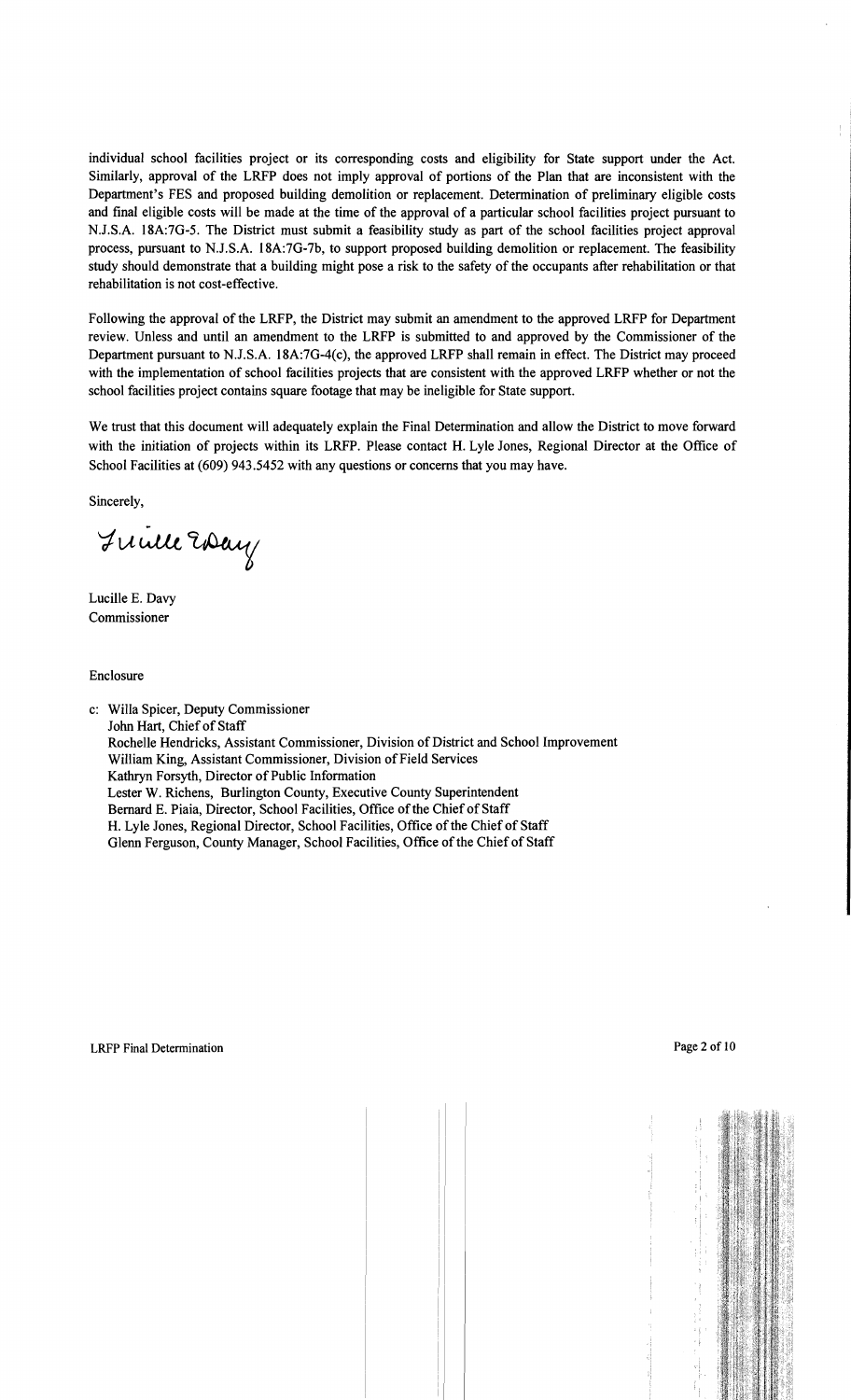# LONG-RANGE FACILITIES PLAN Final Determination Summary NORTH HANOVER SCHOOL DISTRICT

The Department of Education (Department) has completed its review of the Long-Range Facilities Plan (LRFP or Plan) submitted by the North Hanover School District (District) pursuant to the Educational Facilities Construction and Financing Act, P.L. 2000, c.72 (NJ.S.A. 18A:7G-I *et seq.)* (Act), NJ.A.C. 6A:26-1 et seq. (Educational Facilities Code), and the Facilities Efficiency Standards (FES).

This is the Department's Final Determination Summary (Summary) of the LRFP. The Summary is based on the standards set forth in the Act, the Educational Facilities Code, the FES, District entered data in the LRFP and Project Application and Tracking System (LRFP website), and District supplied supporting documentation. The Summary consists of seven sections. The referenced reports in *italic* text are standard LRFP reports available on the Department's LRFP website.

## 1. Inventory Overview

The District provides services for students in grades PK4-8. The predominant existing school grade configuration is K-8. The predominant proposed school grade configuration is K-8. The District is classified as an "Under 55" district for funding purposes.

The District identified existing and proposed schools, sites, buildings, playgrounds, playfields, and parking lots in its LRFP. The total number of existing and proposed district-owned or leased schools, sites, and buildings are listed in Table I. A detailed description of each asset can be found in the LRFP website report titled *"Site Asset Inventory Report."* 

|                                                      | <b>Existing</b> | <b>Proposed</b> |
|------------------------------------------------------|-----------------|-----------------|
| Sites:                                               |                 |                 |
| <b>Total Number of Sites</b>                         | n               |                 |
| Number of Sites with no Buildings                    |                 |                 |
| Number of Sites with no Instructional Buildings      |                 |                 |
| <b>Schools and Buildings:</b>                        |                 |                 |
| <b>Total Number of Schools</b>                       | 6               |                 |
| <b>Total Number of Instructional Buildings</b>       |                 |                 |
| Total Number of Administrative and Utility Buildings |                 |                 |
| <b>Total Number of Athletic Facilities</b>           |                 |                 |
| <b>Total Number of Parking Facilities</b>            |                 |                 |
| <b>Total Number of Temporary Facilities</b>          |                 |                 |

#### Table 1: Inventory Summary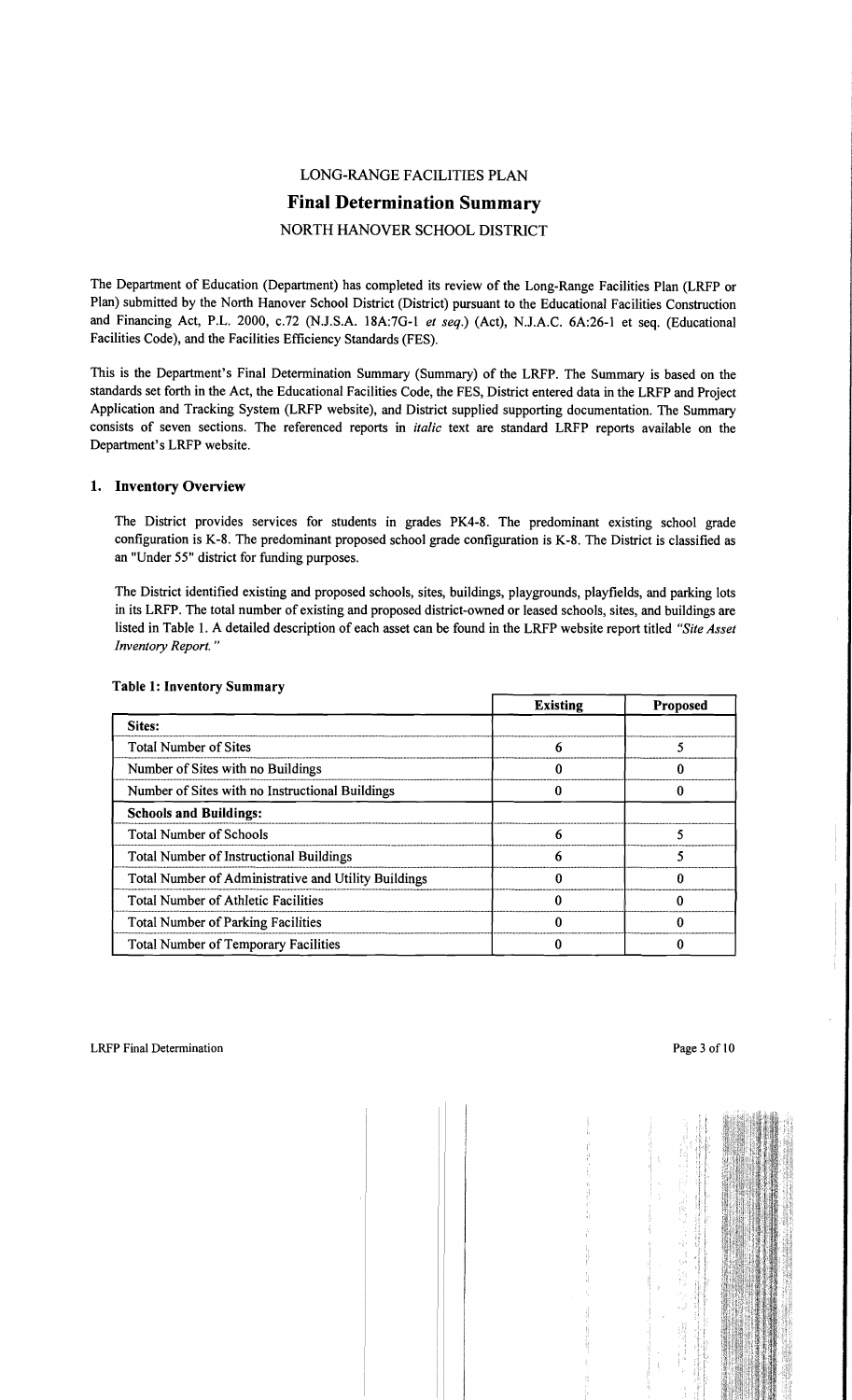As directed by the Department, incomplete school facilities projects that have project approval from the Department are represented as "existing" in the Plan. District schools with incomplete approved projects that include new construction or the reconfiguration of existing program space are as follows: N/A.

Major conclusions are as follows:

- The District is proposing to decrease the existing number of District-owned or leased sites.
- The District is proposing to decrease the existing number of District-owned or operated schools.
- The District is proposing to decrease the existing number of District-owned or leased instructional buildings. The District is proposing to maintain the existing number of District-owned or leased noninstructional buildings.

FINDINGS The Department has determined that the proposed inventory is adequate for review of the District's LRFP. However, the LRFP determination does not imply approval of an individual school facilities project listed within the LRFP. The District must submit individual project applications for project approval. If building demolition or replacement is proposed, the District must submit a feasibility study, pursuant to N.J.S.A. 18A:7G-7b, as part of the application for the specific school facilities project.

# 2. District Enrollments and School Grade Alignments

The District determined the number of students, or "proposed enrollments," to be accommodated in the LRFP on a district-wide basis and in each school. The District's existing and proposed enrollments and the cohortsurvival projection provided by the Department on the LRFP website are listed in Table 2. Detailed information can be found in the LRFP website report titled *"Enrollment Projection Detail.* " Existing and proposed school enrollments and grade alignments can be found in the report titled *"Enrollment and School Grade Alignment. "* 

|                                | <b>Actual Enrollments</b><br>2005 | <b>District Proposed</b><br><b>Enrollments</b> | <b>Department's LRFP</b><br><b>Website Projection</b> |
|--------------------------------|-----------------------------------|------------------------------------------------|-------------------------------------------------------|
| Grades K-12:                   |                                   |                                                |                                                       |
| Grades K-5, including SCSE     | 978                               | 1,009                                          | 2,778                                                 |
| Grades 6-8, including SCSE     | 142                               | 111                                            | 127                                                   |
| Grades 9-12, including SCSE    |                                   |                                                | 0                                                     |
| <b>District Totals</b>         | 1,120                             | 1,120                                          | 2,905                                                 |
| <b>Pre-Kindergarten:</b>       |                                   |                                                |                                                       |
| Pre-Kindergarten, Age 3        |                                   |                                                | 0                                                     |
| 164<br>Pre-Kindergarten, Age 4 |                                   | 85                                             | 0                                                     |
| Pre-Kindergarten, SCSE         |                                   |                                                |                                                       |

#### Table 2: Enrollment Comparison

*"SCSE"* = *Self-Contained Special Education* 

 $\mathbf{L}$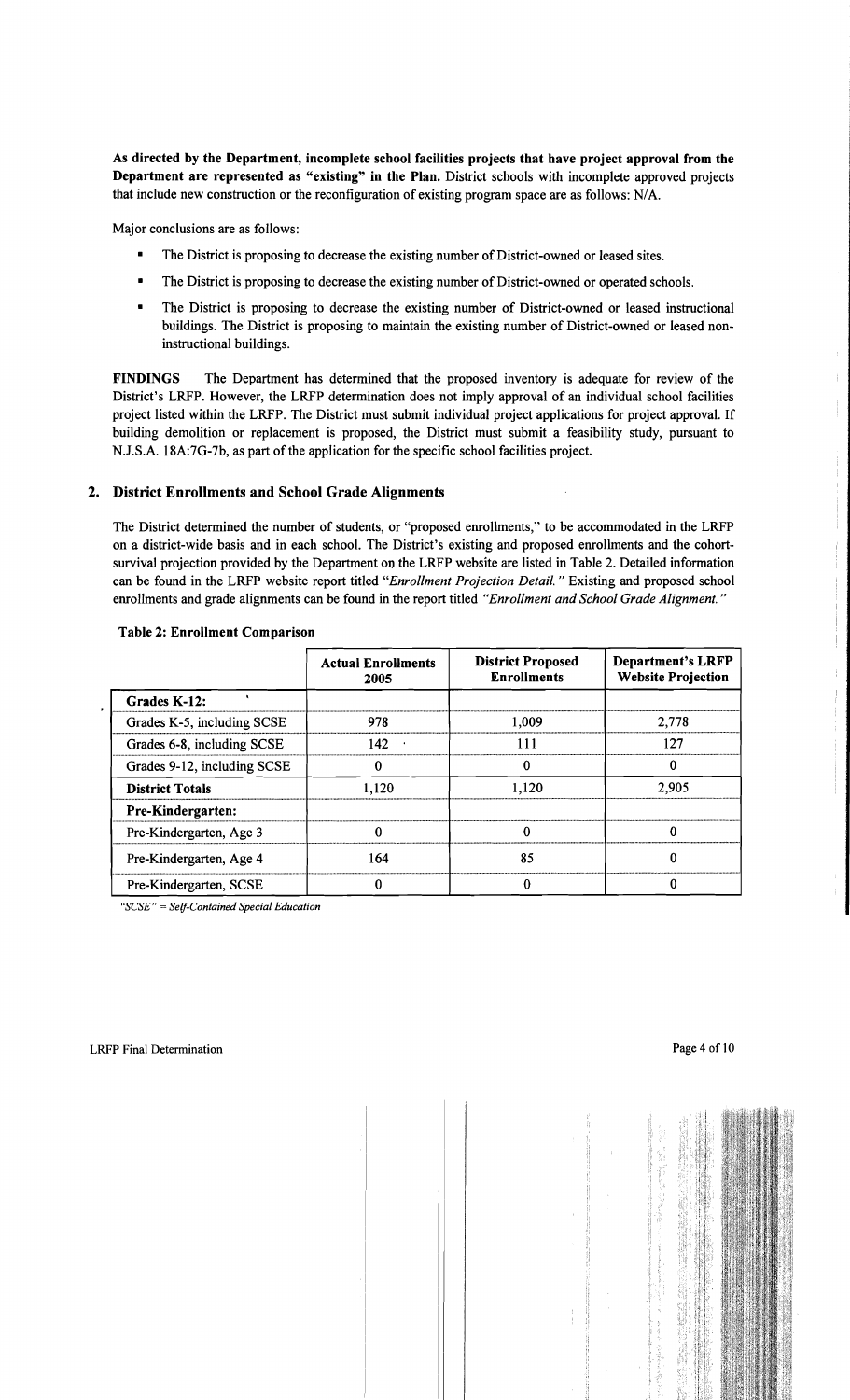Major conclusions are as follows: The District did not elect to use the Department's LRFP website projection. Supporting documentation was submitted to the Department as required to justify the proposed enrollments. The District is planning for stable enrollments.

The District is not an ECPA (Early Childhood Program Aid) District.

FINDINGS The Department has determined that the District's proposed enrollments are supportable for review of the District's LRFP. The Department will require a current enrollment projection at the time an application for a school facilities project is submitted incorporating the District's most recent Fall Enrollment Report in order to verify that the LRFP's planned capacity is appropriate for the updated enrollments.

# 3. FES and District Practices Capacity

The proposed room inventories for each school were analyzed to determine whether the LRFP provides adequate capacity for the proposed enrollments. Two capacity calculation methods, called *"FES Capacity"* and *"District Practices Capacity,* " were used to assess existing and proposed school capacity in accordance with the FES and District program delivery practices. A third capacity calculation, called *"Functional Capacity, "*  determines Unhoused Students and potential State support for school facilities projects. Functional Capacity is analyzed in Section 5 of this Summary.

- *FES Capacity* only assigns capacity to pre-kindergarten *(if district-owned or operated)*, kindergarten, general, and self-contained special education classrooms. No other room types are considered to be capacity-generating. Class size is based on the FES and is prorated for classrooms that are sized smaller than FES classrooms. FES Capacity is most accurate for elementary schools, or schools with non-departmentalized programs, in which instruction is "homeroom" based. This capacity calculation may also be accurate for middle schools depending upon the program structure. However, this method usually significantly understates available high school capacity since specialized spaces that are typically provided in lieu of general classrooms are not included in the capacity calculations.
- *District Practices Capacity allows the District to include specialized room types in the capacity* calculations and adjust class size to reflect actual practices. This calculation is used to review capacity and enrollment coordination in middle and high schools.

A capacity utilization factor in accordance with the FES is included in both capacity calculations. A 90% capacity utilization rate is applied to classrooms serving grades K-8. An 85% capacity utilization rate is applied to classrooms serving grades 9-12. No capacity utilization factor is applied to preschool classrooms.

Table 3 provides a summary of existing and proposed district-wide capacities. Detailed information can be found in the LRFP website report titled *"FES and District Practices Capacity. "* 

|                                          | <b>Total FES Capacity</b> | <b>Total District Practices Capacity</b> |
|------------------------------------------|---------------------------|------------------------------------------|
| $(A)$ Proposed Enrollments               | 1205                      | 1205                                     |
| $ $ (B) Existing Capacity                | 1961                      | 2148                                     |
| *Existing Capacity Status (B)-(A)        | 756                       | 943                                      |
| (C) Proposed Capacity                    | 1733                      | 1900                                     |
| <i>*Proposed Capacity Status (C)-(A)</i> | 528                       | 695                                      |

## Table 3: FES and District Practices Capacity Summary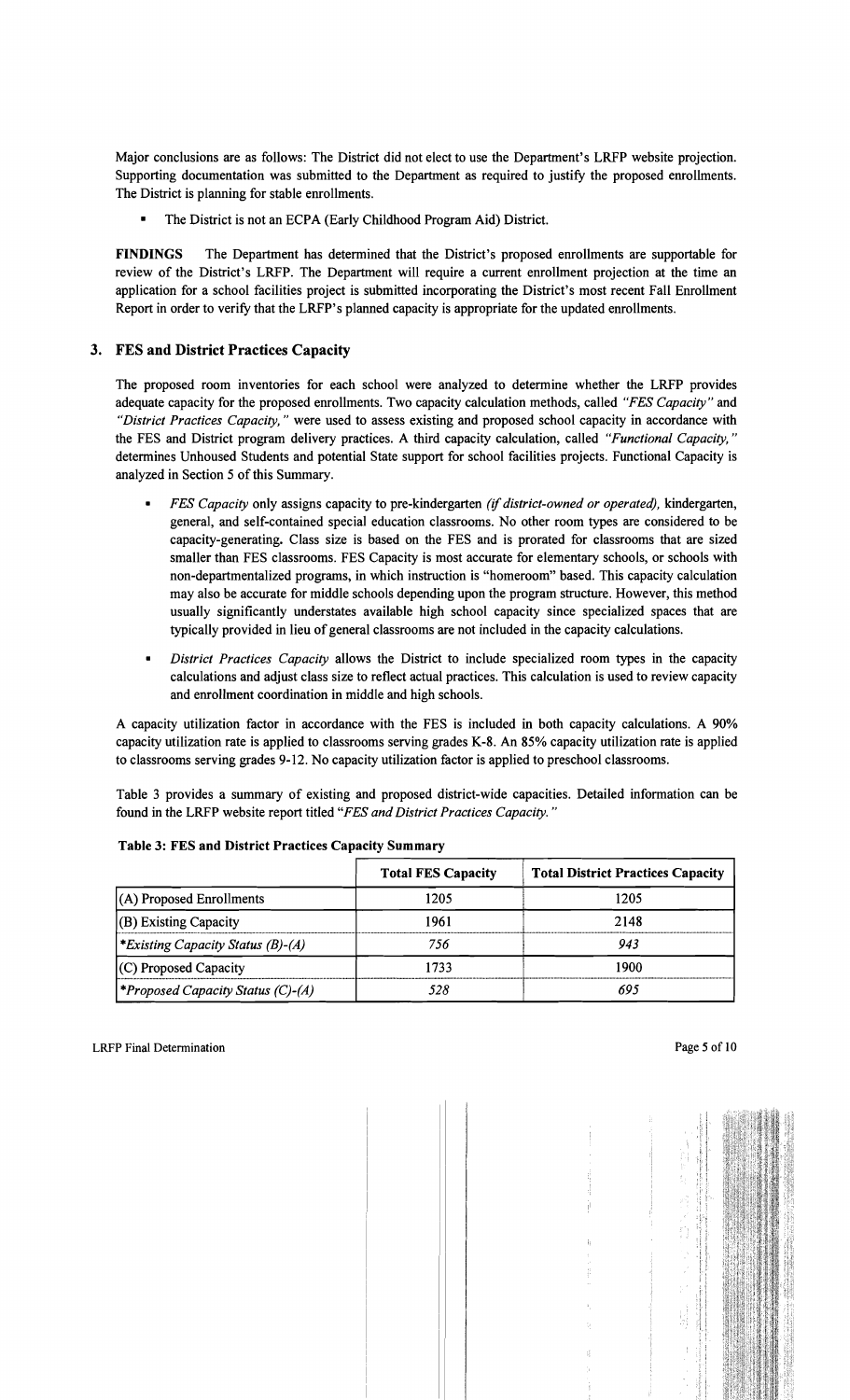\* *Positive numbers signify surplus capacity; negative numbers signify inadequate capacity. Negative values for District Practices capacity are acceptable* if*proposed enrollments do not exceed 100% capacity utilization.* 

Major conclusions are as follows:

- The District has appropriately coordinated proposed school capacities and enrollments in the LRFP.
- Adequate justification has been provided by the District if capacity for a school deviates from the proposed enrollments by more than 5%.

FINDINGS The Department has determined that the proposed District capacity, in accordance with the proposed enrollments, is adequate for review of the District's LRFP. The Department will require a current enrollment projection at the time an application for a school facilities project is submitted, incorporating the District's most recent Fall Enrollment Report, in order to verify that the LRFP's planned capacity meets the District's updated enrollments.

# 4. Functional Capacity and Unhoused Students Prior to Proposed Work

*Functional Capacity* was calculated and compared to the proposed enrollments to provide a preliminary estimate of Unhoused Students and new construction funding eligibility. Functional Capacity is the adjusted gross square footage of a school building *(total gross square feet minus excluded space)* divided by the minimum area allowance per Full-time Equivalent student for the grade level contained therein. Unhoused Students is the number of students projected to be enrolled in the District that exceeds the Functional Capacity of the District's schools pursuant to N.J.A.C.  $6A:26-2.2(c)$ .

*"Excluded Square Feet"* in the LRFP Functional Capacity calculation includes (1) square footage exceeding the FES for any pre-kindergarten, kindergarten, general education, or self-contained special education classroom; (2) grossing factor square footage *(corridors, stairs, mechanical rooms, etc.)* that exceeds the FES allowance, and (3) square feet proposed to be demolished or discontinued from use. Excluded square feet may be revised during the review process for individual school facilities projects.

Table 4 provides a preliminary assessment of Functional Capacity, Unhoused Students, and Estimated Maximum Approved Area for the various grade groups in accordance with the FES. Detailed information concerning the calculation and preliminary excluded square feet can be found in the LRFP website reports titled *"Functional Capacity and Unhoused Students"* and *"Functional Capacity Excluded Square Feet. "* 

| <b>District Totals</b> | 1.107                       | 2,098                                           |                                          |                                          |                                                                                          |
|------------------------|-----------------------------|-------------------------------------------------|------------------------------------------|------------------------------------------|------------------------------------------------------------------------------------------|
| High $(9-12)$          |                             | 0                                               | 0                                        | 151.00                                   |                                                                                          |
| Middle $(6-8)$         | 111                         | 327                                             | 0                                        | 134.00                                   |                                                                                          |
| Elementary $(K-5)^*$   | 996                         | 1,770                                           | 0                                        | 125.00                                   |                                                                                          |
|                        | А<br>Proposed<br>Enrollment | Estimated<br>Existing<br>Functional<br>Capacity | $C = A-B$<br>Unhoused<br><b>Students</b> | D<br>Area<br>Allowance<br>(gsf/students) | $E = C x D$<br><b>Estimated Maximum</b><br>Approved Area for<br><b>Unhoused Students</b> |
|                        |                             | B                                               |                                          |                                          |                                                                                          |

|  |  | Table 4: Functional Capacity and Unhoused Students Prior to Proposed Work |
|--|--|---------------------------------------------------------------------------|
|  |  |                                                                           |

*•Pre-kindergarten students are not included in the calculations* 

 $\overline{1}$  $\frac{1}{1}$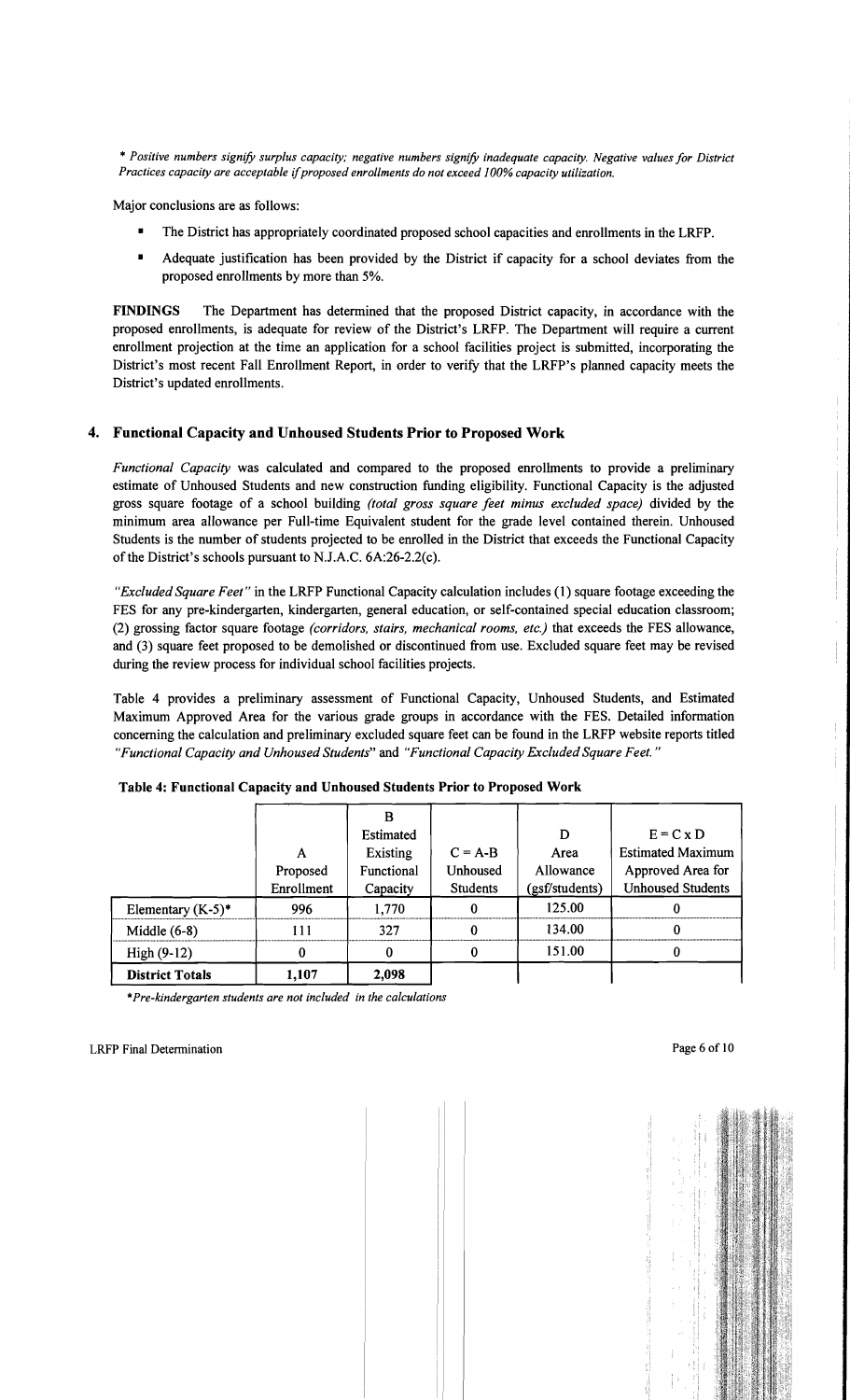Major conclusions are as follows:

- The calculations for "Estimated Existing Functional Capacity" include school facilities projects that have been approved by the Department but were not under construction or complete at the time of Plan submission.
- The District, based on the preliminary LRFP assessment, does not have Unhoused Students for the following FES grade groups: Grades K-5, 6-8.
- The District, based on the preliminary LRFP assessment, has Unhoused Students for the following FES grade groups: PK.
- The District is not an ECPA District. Therefore, general education pre-kindergarten students are not included in the calculations.
- The District is proposing to demolish or discontinue the use of existing District-owned instructional space. The Functional Capacity calculation excludes square feet proposed to be demolished or discontinued for the following FES grade groups: Grades 6-8.

FINDINGS Functional Capacity and Unhoused Students calculated in the LRFP are preliminary estimates. Justification for square footage in excess of the FES and the determination of additional excluded square feet, Preliminary Eligible Costs (PEC), and Final Eligible Costs (FEC) will be included in the review process for specific school facilities projects. A feasibility study undertaken by the District is required if building demolition or replacement is proposed per N.J.A.C. 6A:26-2.3(b)(10).

## 5. Proposed Work

The District was instructed to review the condition of its facilities and sites and to propose corrective *"system"*  and *"inventory"* actions in its LRFP. *"System"* actions upgrade existing conditions without changing spatial configuration or size. Examples of system actions include new windows, finishes, and mechanical systems. *"Inventory"* actions address space problems by removing, adding, or altering sites, schools, buildings and rooms. Examples of inventory actions include building additions, the reconfiguration of existing walls, or changing room use.

Table 5 summarizes the type of work proposed in the District's LRFP for instructional buildings. Detailed information can be found in the LRFP website reports titled *"Site Asset Inventory," "LRFP Systems Actions Summary,* " *and "LRFP Inventory Actions Summary. "* 

| <b>Type of Work</b>                                            | <b>Work Included in LRFP</b> |  |  |
|----------------------------------------------------------------|------------------------------|--|--|
| <b>System Upgrades</b>                                         | Yes                          |  |  |
| <b>Inventory Changes</b>                                       |                              |  |  |
| Room Reassignment or Reconfiguration                           |                              |  |  |
| <b>Building Addition</b>                                       | Ν٥                           |  |  |
| New Building                                                   | N٥                           |  |  |
| Partial or Whole Building Demolition or Discontinuation of Use | Yes                          |  |  |
| New Site                                                       |                              |  |  |

Table 5: Proposed Work for Instructional Buildings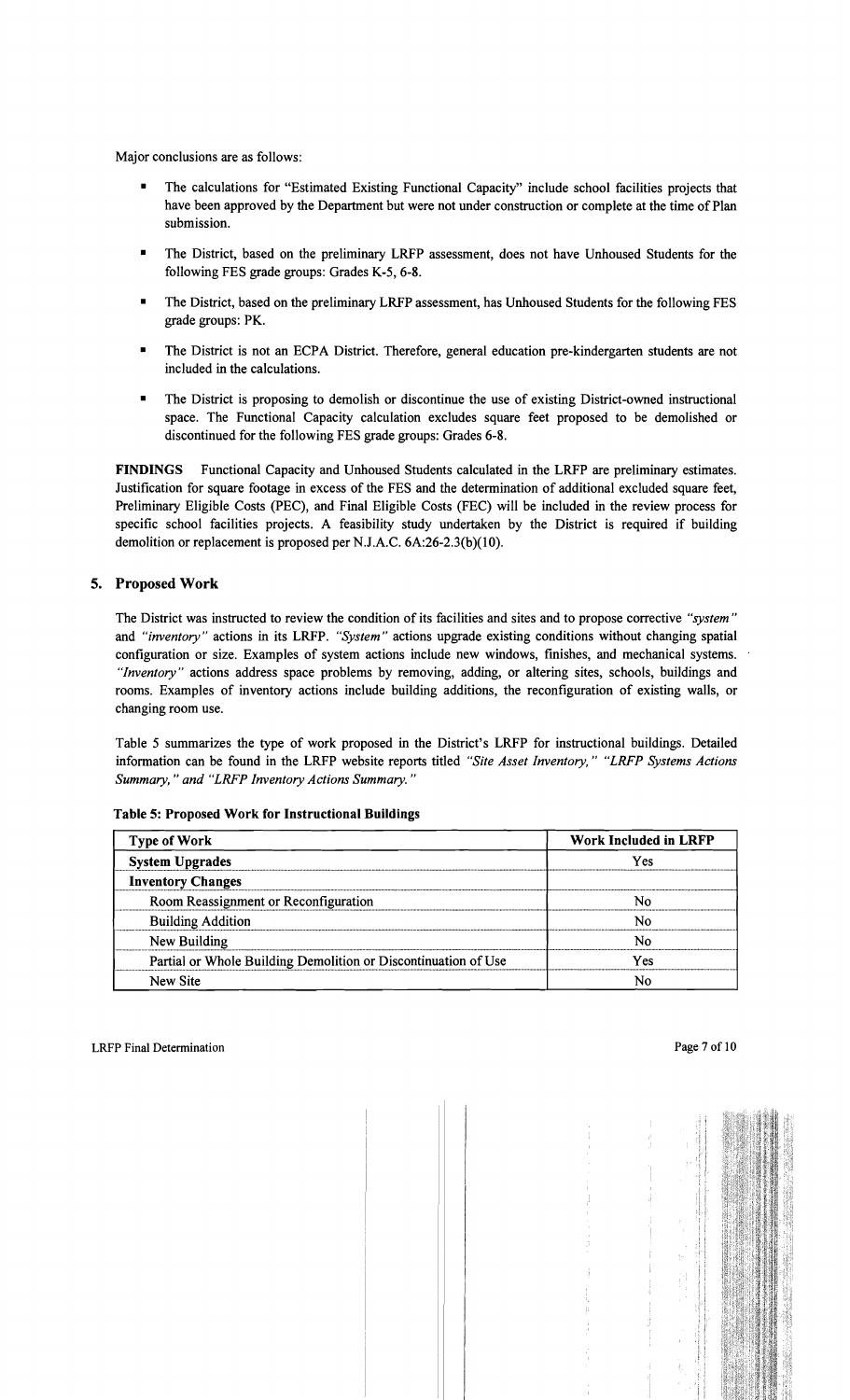Major conclusions are as follows:

- The District has proposed system upgrades in one or more instructional buildings.
- The District has not proposed inventory changes, including new construction, in one or more instructional buildings.
- The District has proposed new construction in lieu of rehabilitation in one or more instructional buildings.

Please note that costs represented in the LRFP are for capital planning purposes only. Estimated costs are not intended to represent preliminary eligible costs or fmal eligible costs of approved school facilities projects.

The Act (NJ.S.A. 18A:7G-7b) provides that all school facilities shall be deemed suitable for rehabilitation unless a pre-construction evaluation undertaken by the District demonstrates to the satisfaction of the Commissioner that the structure might pose a risk to the safety of the occupants even after rehabilitation or that rehabilitation is not cost-effective. Pursuant to N.J.A.C.  $6A:26-2.3(b)(10)$ , the Commissioner may identify school facilities for which new construction is proposed in lieu of rehabilitation for which it appears from the infonnation presented that new construction is justified, provided, however, that for such school facilities so identified, the District must submit a feasibility study as part of the application for the specific school facilities project. The cost of each proposed building replacement is compared to the cost of additions or rehabilitation required to eliminate health and safety deficiencies and to achieve the District's programmatic model.

Facilities used for non-instructional or non-educational purposes are ineligible for State support under the Act. However, projects for such facilities shall be reviewed by the Department to detennine whether they are consistent with the District's LRFP and whether the facility, if it is to house students (full or part time) confonns to educational adequacy requirements. These projects shall confonn to all applicable statutes and regulations.

**FINDINGS** The Department has determined that the proposed work is adequate for review of the District's LRFP. However, Department approval of proposed work in the LRFP does not imply that the District may proceed with a school facilities project. The District must submit individual project applications with cost estimates for Department project approval. Both school facilities project approval and other capital project review require consistency with the District's approved LRFP.

# **6. Functional Capacity and Unhoused Students After Completion** of Proposed **Work**

The *Functional Capacity* of the District's schools *after* completion of the scope of work proposed in the LRFP was calculated to highlight any remaining Unhoused Students.

 $\bar{1}$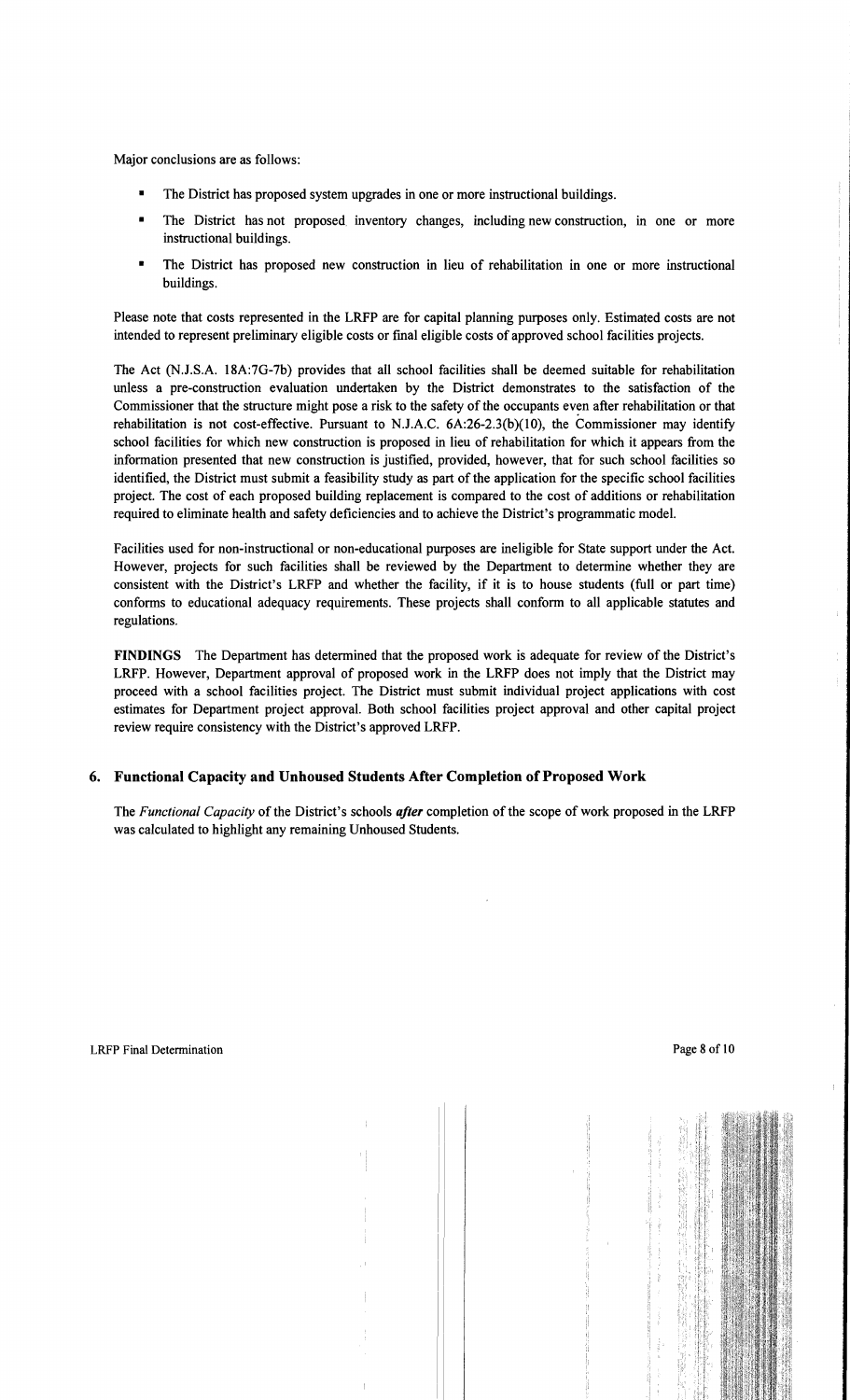Table 6 provides a preliminary assessment of Unhoused Students and Estimated Remaining Maximum Area after completion of new construction proposed in the LRFP, if applicable. Detailed information concerning the calculation can be found in the website report titled *"Functional Capacity and Unhoused Students."* 

|                        | Estimated       |            |                |                | Estimated       |
|------------------------|-----------------|------------|----------------|----------------|-----------------|
|                        | Maximum         |            | Proposed       |                | Maximum Area    |
|                        | Approved Area   |            | Functional     | Unhoused       | for Unhoused    |
|                        | for Unhoused    | Total New  | Capacity after | Students after | <b>Students</b> |
|                        | <b>Students</b> | <b>GSF</b> | Construction   | Construction   | Remaining       |
| Elementary $(K-5)^*$   |                 |            | 1,770          |                |                 |
| Middle $(6-8)$         |                 |            | 327            |                |                 |
| High $(9-12)$          |                 |            |                |                |                 |
| <b>District Totals</b> |                 |            | 2,098          |                |                 |

Table 6: Functional Capacity and Unhoused Students After Completion of Proposed Work

\**Pre-kindergarten students are not included in the calculations.* 

Major conclusions are as follows:

- New construction is proposed for the following grade groups:  $n/a$ .
- Proposed new construction exceeds the estimated maximum area allowance for Unhoused Students prior to the completion of the proposed work for the following grade groups: n/a.
- The District, based on the preliminary LRFP assessment, will have Unhoused Students after completion of the proposed LRFP work for the following grade groups: n/a

FINDINGS The Functional Capacity and Unhoused Students calculated in the LRFP are preliminary estimates. Justification for square footage in excess of the FES and the determination of additional excluded square feet, Preliminary Eligible Costs (PEC), and Final Eligible Costs (FEC) will be included in the review process for specific school facilities projects.

## 7. Proposed Room Inventories and the Facilities Efficiency Standards

The District's proposed room inventories for instructional buildings, or programmatic models, were evaluated to assess general educational adequacy and compliance with the FES area allowance pursuant to NJ.A.C. 6A:26-2.2 and 2.3. Major conclusions are as follows:

- The District is not proposing school(s) that will provide less square feet per student than the FES allowance. Schools proposed to provide less area than the FES are as follows: N/A.
- The District is not proposing school(s) that exceed the FES square foot per student allowance.